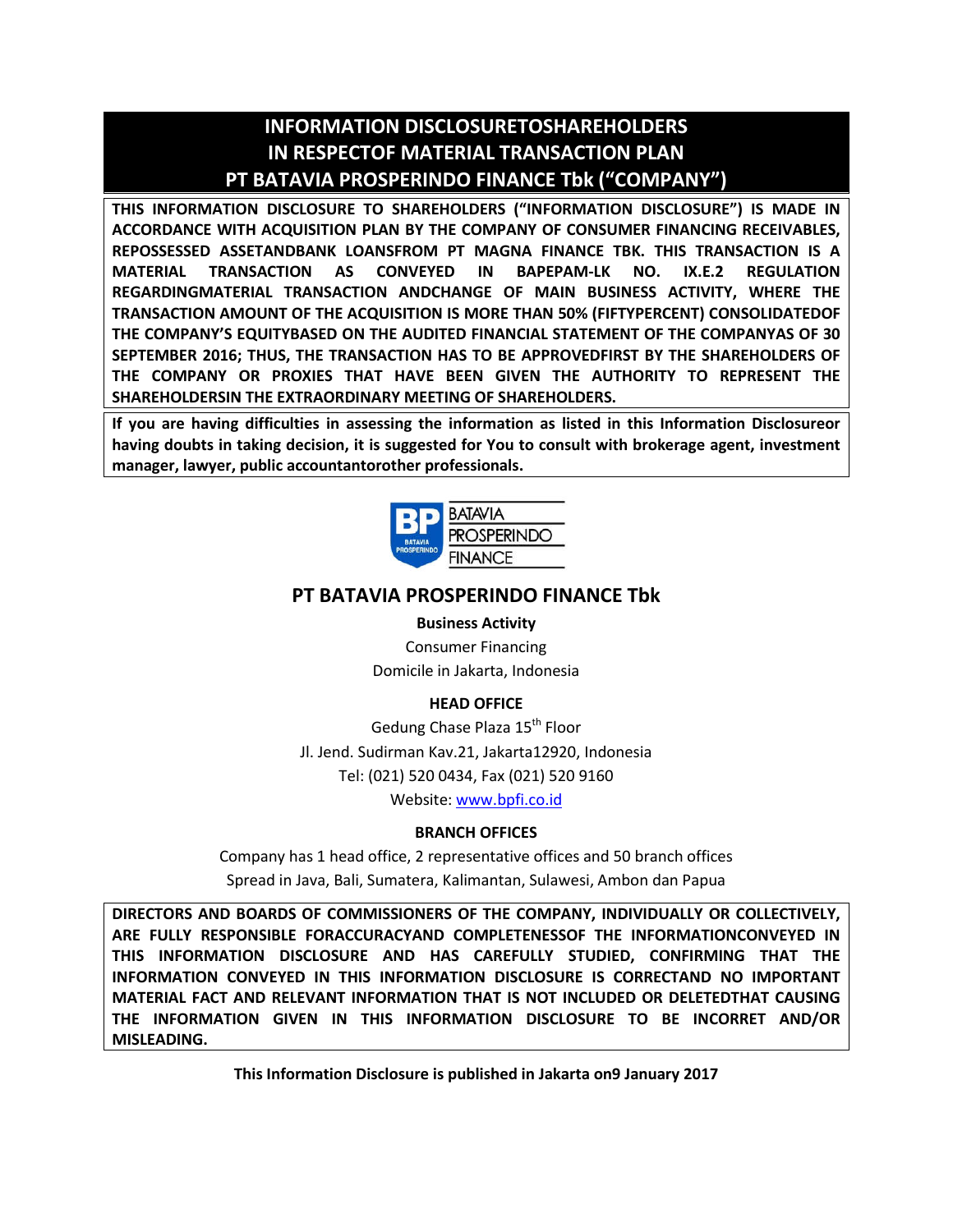|                                                                                | <b>DEFINITION AND GLOSSARY</b>                                                                                                                                                                                                                                                                                                                                                                                                                                                                                                                                                                                                                                                                                      |
|--------------------------------------------------------------------------------|---------------------------------------------------------------------------------------------------------------------------------------------------------------------------------------------------------------------------------------------------------------------------------------------------------------------------------------------------------------------------------------------------------------------------------------------------------------------------------------------------------------------------------------------------------------------------------------------------------------------------------------------------------------------------------------------------------------------|
| Affiliate                                                                      | means parties that are related due to:<br>$\ddot{\phantom{0}}$<br>family relation from marriage anddescendant up to second degree,<br>a.<br>both horizontal or vertical;<br>relationbetween two parties of employee, director, orcommissionerof<br>b.<br>those parties;<br>relation between 2 (two) companieswhere there is one or more of the<br>c.<br>same board of directors or board of commissioners;<br>relation between company and related party, directly or indirectly<br>d.<br>controlled or being controlled by the company;<br>relation between 2 (two) companies that are controlled, directly or<br>e.<br>indirectly, by the same party; or<br>relation between company and major shareholder.<br>f. |
| Public<br>Accountant                                                           | Is the Public Accountant Office Kosasih, Nurdiyaman, Mulyadi, Tjahjo<br>$\ddot{\phantom{0}}$<br>&Partnersasthe independent auditor, that performed audit of the<br>Company's Financial Statementas of 30 September 2016.                                                                                                                                                                                                                                                                                                                                                                                                                                                                                            |
| Agreed<br>transferrable net<br>asset                                           | means the difference between Magna's assets and liabilities that will be<br>$\ddot{\phantom{0}}$<br>acquired by the Company, which is the Transferrable Total Receivables<br>deducted with the Transferrable Total Liabilities.                                                                                                                                                                                                                                                                                                                                                                                                                                                                                     |
| <b>SAE</b>                                                                     | isthe Securities Administration Agency, that is the partymaintaining shares<br>$\ddot{\phantom{a}}$<br>administration appointed by the Company, which in this case is PT<br>Adimitra Korpora.                                                                                                                                                                                                                                                                                                                                                                                                                                                                                                                       |
| Capital Market<br>and Financial<br>Institutions<br>Supervisory<br><b>Board</b> | is theCapital Market and Financial Institutions Supervisory<br>$\ddot{\cdot}$<br>Board<br>(BAPEPAM-LK) as referred in the Regulation of Indonesian Ministry of<br>FinanceNo.<br>184/PMK.01.2010<br>dated<br>11<br>October<br>2010<br>regardingOrganizationandWorking Procedures of Ministry of Finance,<br>orsubstitutesand beneficiary of rights and obligationas conveyed inArticle<br>3 paragraph (1) The Law No. 8 of 1995 regarding the Capital Market, which<br>currently has been replaced by OJK.                                                                                                                                                                                                           |
| IDX                                                                            | isPT Indonesia Stock Exchangelocated in South Jakarta andconstitutesstock<br>exchange where the Company's shares are listed, as defined in Article 1<br>point 4 UUPM.                                                                                                                                                                                                                                                                                                                                                                                                                                                                                                                                               |
| Conflict of<br>Interest                                                        | meansthe difference between the economic interest of the Company with<br>the individual economic interest of board of directors, board of<br>commissioners, ormajor shareholder that might harm the Company.                                                                                                                                                                                                                                                                                                                                                                                                                                                                                                        |
| <b>Commercial Term</b><br>Sheet<br>Details of                                  | meansdocuments that are signed by the Company and Magna on<br>$\ddot{\phantom{a}}$<br>9 Desember 2016 thatregulates theacquisition transaction that is done by<br>the Company of consumer financing receivables, repossessed assetand<br>bank loans of Magna.<br>means the details of the Companys's shareholders as conveyed in the                                                                                                                                                                                                                                                                                                                                                                                |
| Shareholders                                                                   | Law No. 40 of 2007 regarding Public Companies.                                                                                                                                                                                                                                                                                                                                                                                                                                                                                                                                                                                                                                                                      |
| Transferrable<br>Liablities                                                    | means the liabilities that will be transferred from Magna to the Company,<br>based on Magna's financial statement as of 30 September 2016, which<br>constitutesof Bank Loans and Cooperation Agreement of Vehicle Financing.                                                                                                                                                                                                                                                                                                                                                                                                                                                                                        |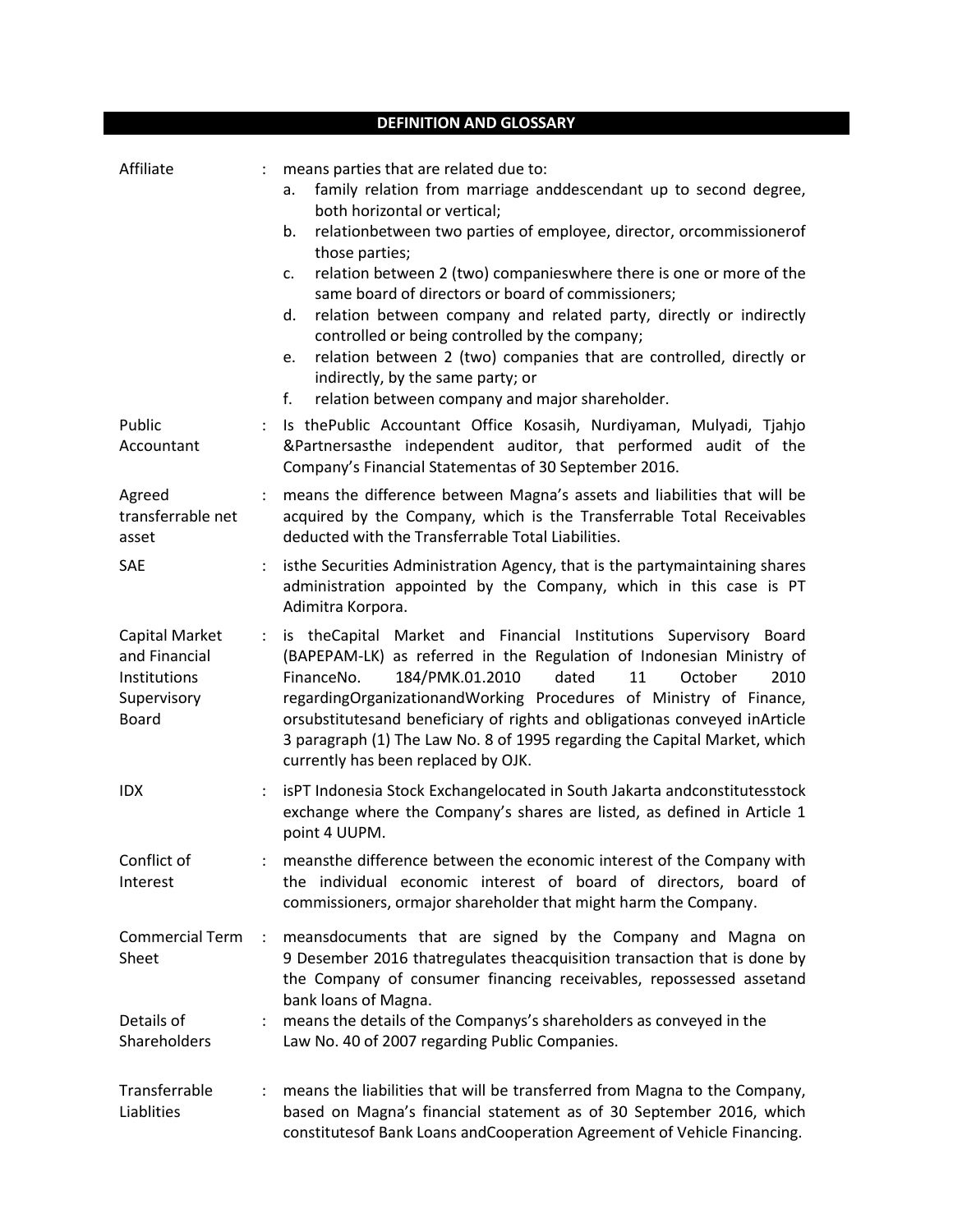|                      | means Information Disclosure regarding the Material Transaction and<br>Change of Main Business Activity that is done by the Company according<br>to Regulations No. IX.E.2.                                                                                                                                                                                                                                                                                                    |
|----------------------|--------------------------------------------------------------------------------------------------------------------------------------------------------------------------------------------------------------------------------------------------------------------------------------------------------------------------------------------------------------------------------------------------------------------------------------------------------------------------------|
| ÷                    | isPT Kustodian Sentral Efek Indonesia (KSEI), located in Jakarta which is the<br>Collective and Settlement Institution in the Indonesian Capital Market.                                                                                                                                                                                                                                                                                                                       |
| $\ddot{\phantom{0}}$ | theAudited<br>Financial<br>Statement<br>of<br>the<br>Company<br>οf<br>is.<br>as<br>30 September 2016.                                                                                                                                                                                                                                                                                                                                                                          |
| ÷                    | isPT Magna Finance, Tbk., located in South Jakarta, a Limited Company<br>that is constitutedaccording toand based on the law and Regulations of the<br>Republic of Indonesia.                                                                                                                                                                                                                                                                                                  |
| $\ddot{\phantom{a}}$ | is the Ministry of Law and Human Rights of Republic of Indonesia.                                                                                                                                                                                                                                                                                                                                                                                                              |
| $\ddot{\phantom{0}}$ | isthe<br><b>Services</b><br>Authority<br>$(OJK)$ ,<br>Financial<br>independent<br>an<br>Market<br>institutionsubtitutes<br>ofCapital<br>and<br>Financial<br>Institutions<br>Supervisory Board, performing the function, tasks and the authority<br>ofregulating and monitoring of financial service activities in the Capital<br>Market sector based on the Law No. 21 of 2011 regardingFinancial Services<br>Authority.                                                       |
| ÷.                   | is the shareholders of the Companywhich are listed in the list of<br>shareholders issued by SAE.                                                                                                                                                                                                                                                                                                                                                                               |
| ÷.                   | is theCapital Market and Financial Institutions Supervisory Board<br>Regulation regarding Affiliated Transactionand Certain Conflict of Interest,<br>as listed in the Attachment of Decree of the Chairman of Capital Market<br>Institutions<br>Supervisory<br>Board<br>Regulation<br>and<br>Financial<br>No. Kep-412/BL/2009, dated 25 November 2009.                                                                                                                         |
| $\ddot{\phantom{a}}$ | is the Capital Market and Financial Institutions Supervisory Board<br>Regulation regarding Material Transaction and Change of Main Business<br>Activity, as listed in the Attachment of Decree of the Chairman of Capital<br>Market and Financial Institutions Supervisory Board<br>Regulation<br>No. Kep-614/BL/2011, dated 28 November 2011.                                                                                                                                 |
|                      | isOJK RegulationNo. 32/POJK.04/2014 regarding the Plan andOrganize<br>ofGeneral Meeting of Public Company, dated 8 December 2014.                                                                                                                                                                                                                                                                                                                                              |
| ÷                    | isPT Batavia Prosperindo Finance Tbk., located in South Jakarta, a public<br>company that is constitutedaccording toand based on the law and<br>Regulations of the Republic of Indonesia.                                                                                                                                                                                                                                                                                      |
| $\ddot{\phantom{0}}$ | meansthe receivables that will be transferredfrom Magna to the Company,<br>based on Magna's financial statement as of 30 September 2016, which<br>constitutes of Consumer Financing Receivables - Net, Consumer Financing<br>Receivables-Financed<br>Bankrelated<br>to thecooperation<br>by<br>financing<br>continuanceand<br>acquisition<br>of<br>receivables,<br>agreement,<br>loan<br>alsoRepossessed asset-Net.<br>means Rupiah, the currencyusedin Republic of Indonesia. |
|                      |                                                                                                                                                                                                                                                                                                                                                                                                                                                                                |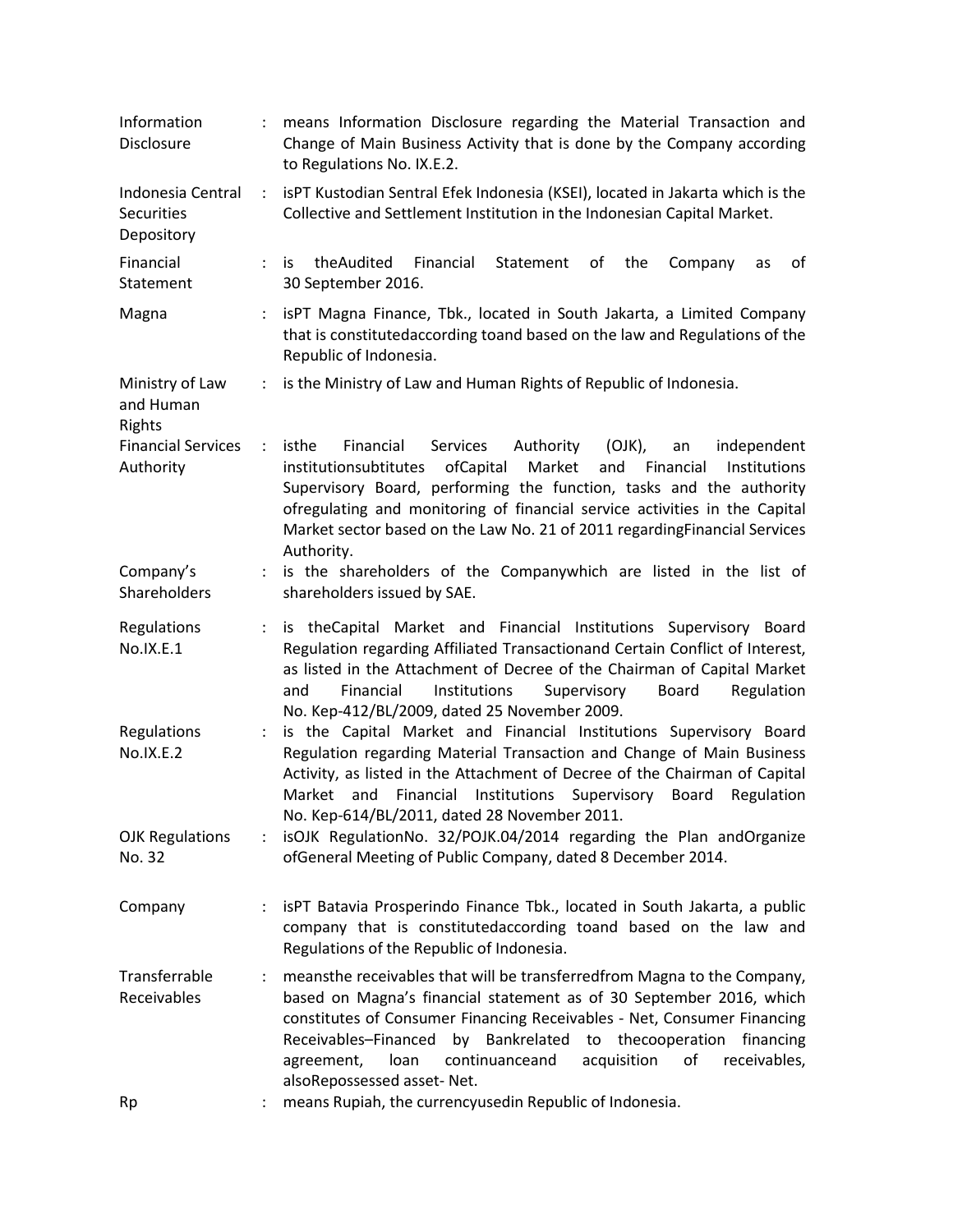| <b>EGM</b>                |                      | meansExtraordinary General Meeting of the Companythat will be held<br>on16 February 2017.                                                                                                                                                |
|---------------------------|----------------------|------------------------------------------------------------------------------------------------------------------------------------------------------------------------------------------------------------------------------------------|
| Transaction               |                      | means acquisition plan of the Company of consumer financing receivables,<br>repossessed asset and bank loans from PT Magna Magna Finance<br>Tbk., which constitutes Material Transactionas referred in the Regulations<br>No. IX.E.2.    |
| Affiliated<br>Transaction | $\ddot{\phantom{a}}$ | meanstransactions done bypublic company orcontrolled company of a<br>public company with the Affiliated of public company or Affiliated of board<br>of directors, board of commissioners, or major shareholder of the public<br>company. |
| Material<br>Transaction   |                      | meansevery transaction that:                                                                                                                                                                                                             |
|                           |                      | a. investment in business entity, project, and/orcertain business;                                                                                                                                                                       |
|                           |                      | b. purchase, sale, acquisition, exchange of assetor business segment;                                                                                                                                                                    |
|                           |                      | c. asset rental;                                                                                                                                                                                                                         |
|                           |                      | d. fund borrowing;                                                                                                                                                                                                                       |
|                           |                      | e. asset pledging; and/or                                                                                                                                                                                                                |
|                           |                      | f.<br>pledging the company; andwith value of 20% (twenty percent) or more<br>from the Company's Equity, that is done in once or in series of<br>transaction foran intention or certain activity.                                         |
| <b>UUPM</b>               | $\ddot{\phantom{0}}$ | meansthe Law of Republic of Indonesia (UUPM) No. 8 of 1995 dated<br>10 November 1995 regarding Capital Market, issued in State Gazette<br>No. 64 off 1995, Supplement No. 3608.                                                          |

## **PRELIMINARY**

This Information Disclosure is conveyed to the Company's Shareholders relating to the Company's acquisition plan of consumer financing receivables, repossessed asset and bank loan from Magna. Considering the Company is a public company and the transaction plan by the Company fulfill the elements in Bapepam-LK Regulations No. IX.E.2, where Transaction with value of more than 50% (fifty percent) of the Company's equitybased on the Company's Financial Statement; and because of this, Transaction has first to be approved by the Shareholders of the Company or proxies that have been given the authority to represent the shareholders in the Extraordinary Meeting of Shareholders.

#### **INFORMATION OF TRANSACTION PLAN**

#### **1. REASON AND BACKGROUND**

The Company is a company with investment financing business activity, working capital financing, multi financing, lease finance and other financing activitiesapproved byOJK. In a form of business expansion, the Company is planning to acquire Magna's assets and liabilities that is related with financing, that is the Consumer Financing Receivables, Repossessed Assetand Bank Loans.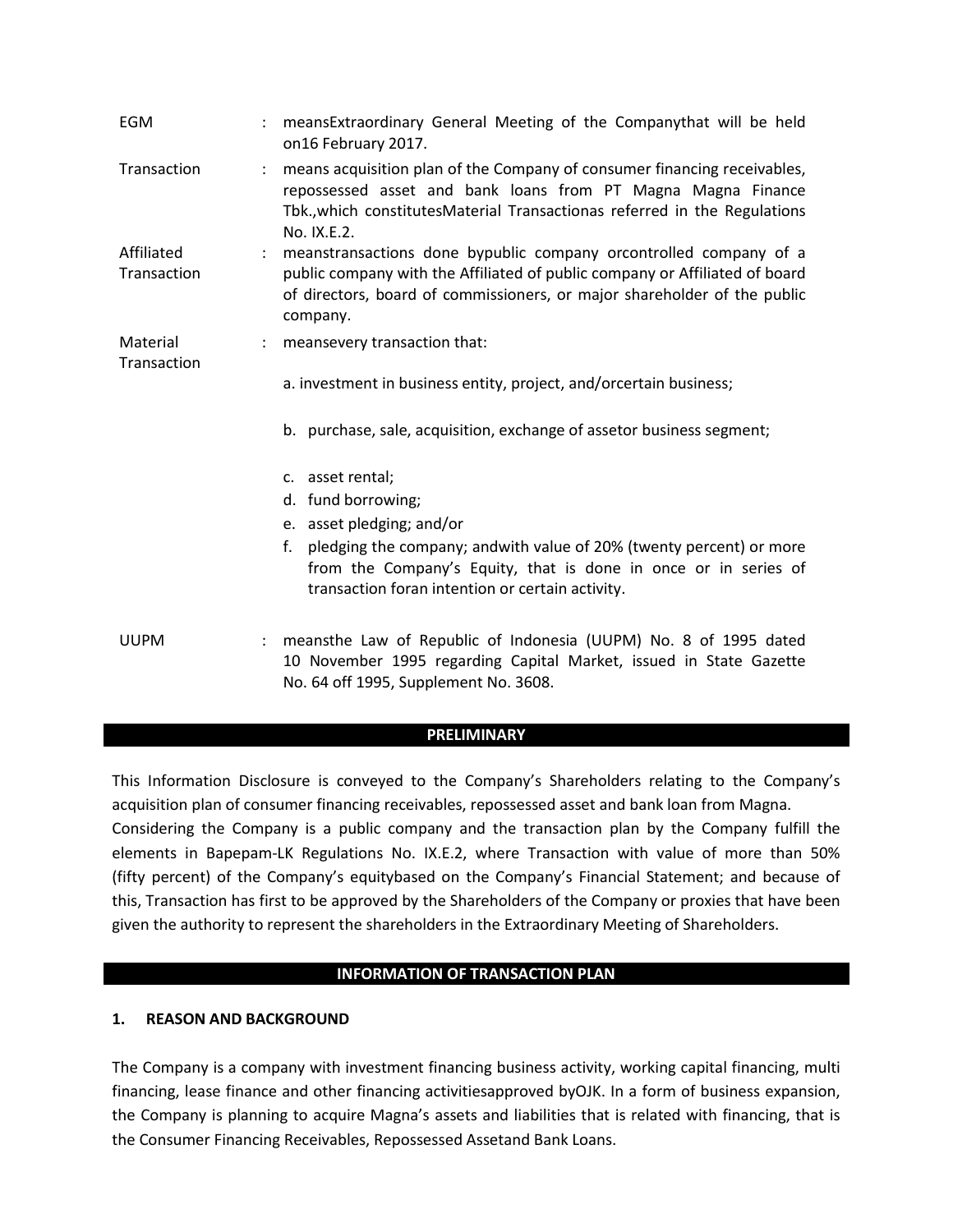## **2. TRANSACTION BENEFIT**

The benefit to the Company is to obtain Magna financing portfolio from acquisiton, so that the portfolio of the Company increaseand to obtain Magna's marketing network that might lead to the increase in Company's sales value in the near future.

## **3. TRANSACTION OBJECT**

The object of the transaction is Consumer Financing Receivables, Repossessed asset and Bank Loan that is shown in Magna's Financial Statement as of 30 September 2016, with details as follows:

|                                                                                                                                    | (in Rupiah)     |
|------------------------------------------------------------------------------------------------------------------------------------|-----------------|
| <b>Receivables</b>                                                                                                                 |                 |
| Consumer Financing-Net                                                                                                             | 277,917,298,858 |
| Consumer Financing-Financed by Bank related to the cooperation financing<br>agreement, loan continuanceand receivables acquisition | 211,053,764,359 |
| Repossessed asset-Net                                                                                                              | 7,423,244,247   |
| <b>Total Transferrable Receivables</b>                                                                                             | 496,394,307,464 |
| <b>Liabilities</b>                                                                                                                 |                 |
| <b>Bank Loans</b>                                                                                                                  | 227,779,303,900 |
| <b>Cooperation Financing Agreement</b>                                                                                             | 211,053,764,359 |
| <b>Total Transferrable Liabilities</b>                                                                                             | 438,833,068,259 |
| <b>Total Transferrable Receivables and Liabilities</b>                                                                             | 935,227,375,723 |
| Agreed Transferrable Net Asset (Total Transferrable Receivablesless Total<br><b>Transferrable Liabilities)</b>                     | 57,561,239,205  |

## **4. TRANSACTION AMOUNT**

Based on the Commercial Term Sheet, total consumer financing receivables and repossessed asset transferrable from Magna to the Company ("**Total Transferrable Receivables**") is amounting to Rp 496,394,307,464, where the transferrable bank loanfrom Magna to the Company ("**Total Transferrable Liabilities**") is amounting to Rp 438,833,068,259, so that Total Transferrable Receivables and Liabilities is amounting to Rp 935,227,375,723.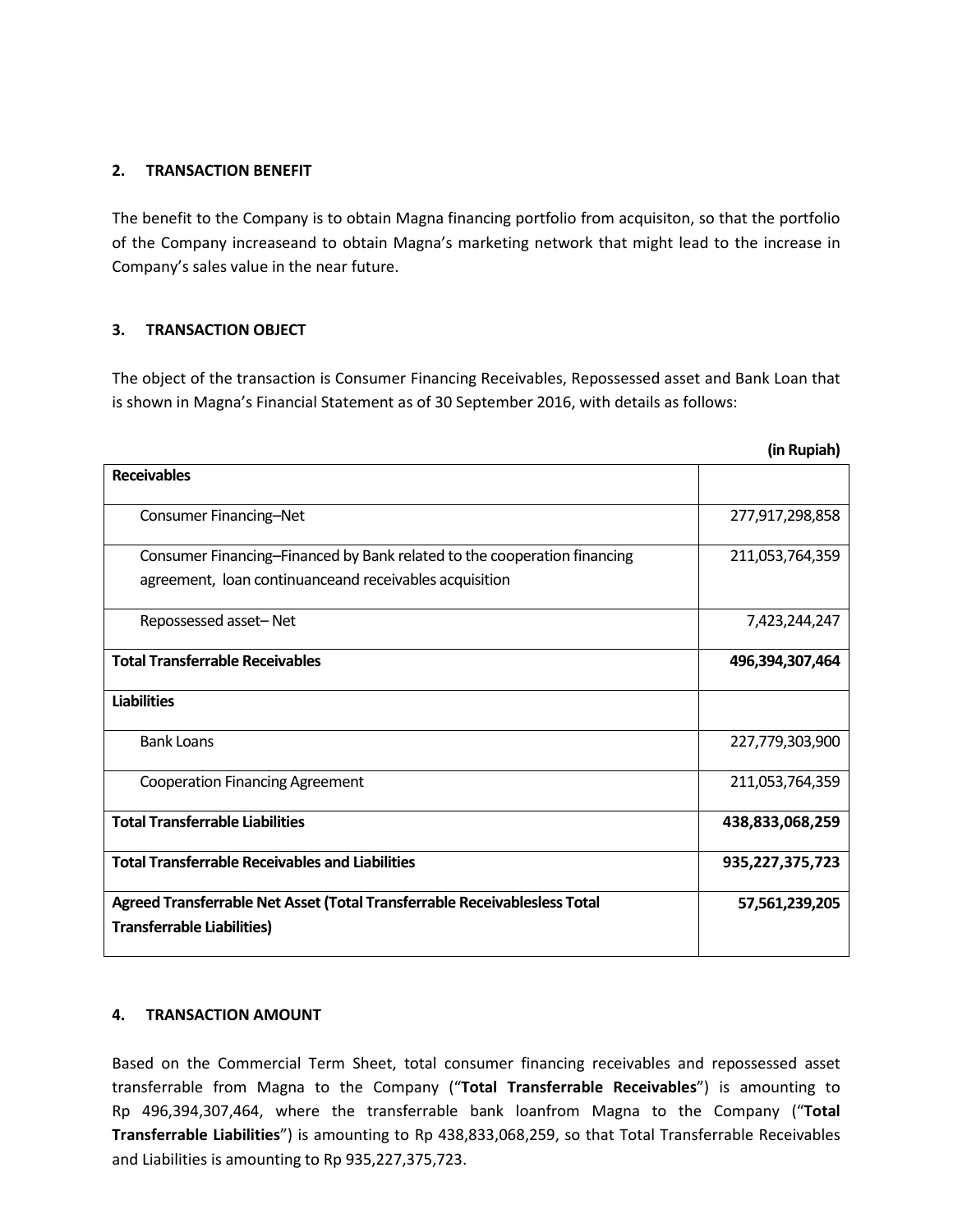Based on the Company's Financial Statement as of 30 September 2016, Total Company's Equity is amounting to Rp 488,913,688,479. So that the Total Transferrable Receivables and Liabilitiesis amounting to 191,29% from Total Company's Equity.

Based on the Commercial Term Sheet, the partiesagreed that the Transaction Amount is calculated based on the Agreed Transferrable Net Asset amounting to Rp 57,561,239,205,with Transaction Value of Rp. 56,000,000,000.

## **5. TRANSACTION FUNDING**

To acquire the consumer financing receivables, repossessed asset, and bank loan of Magna, the Company needs funding ofRp56,000,000,000 (fifty six billion Rupiah), where the funding will be obtained from the proceeds of the Company's Capital Increase with Pre-Emptive Rights ("Penawaran Umum Terbatas II or PUT II") that will be done by Company in first Quaret of 2017.

## **6. INFORMATIONOF PARTIESCOMITTING THE TRANSACTION**

## **6.1.Company**

## **a. General Information**

PT Batavia Prosperindo Finance Tbk (the "Company"), was established under name ofPT Bira Multi Finance, and was established based on Notarial Deed No. 186 dated December 12, 1994 of Djedjem Widjaja, S.H., M.H., Notary in Jakarta. The deed of establishment was approved by the Minister of Justice of the Republic ofIndonesia based on his Decision LetterNo.C2-18791.HT.01.01.TH.94 dated December 22, 1994 and was published in the State Gazette of Republic of Indonesia No. 12 dated February 9, 1996, Supplement No. 1584.

Based on Notarial Deed No. 156 dated 21 Oktober 2008 of Dr. Irawan Soerodjo, SH., M.Si.,Notary in Jakarta, the name of the Company's was changed to PT Batavia Prosperindo Finance Tbk. This amendment was approved by the Minister of Justice and Human Rights of Republic of Indonesia in his Decision LetterNo. AHU-0101040.AH.01.09.TAHUN 2008 dated October 24, 2008 and published in State Gazette of the Republic of Indonesia No. 33 dated April 29, 2009, Supplement No. 11470.

The Article of Association have been amended from time to time, most recently by Notarial Deed of Minutes of Meeting No. 262 dated April 30, 2015 of Dr. Irawan Soerodjo, S.H., M.Si., Notary in Jakarta, in order to change Company's Articles of Association to conform with Financial Services Authority Regulation (POJK) No. 29/POJK.05/2014 relating to Implementation Business of Finance Company, POJK No. 32/POJK.04/2014 relating to Plan Hold Annual General Meeting and Listed Company Shareholders' and POJKNo. 33/POJK.04/2014 relating to Board of Commissioners and Directors of Listed Company. Such amendment had been reported to the Minister of Justice and Human Rights of Republic of Indonesia in Acceptance Letter of Notification of the Company DataNo. AHU-AH.01.03-0931398 dated May 11, 2015 and Acceptance Letter of Notification of the Article of Association No. AHU-AH.01.03-0931398 dated May 12, 2015 and has been approved by the Minister of Justice and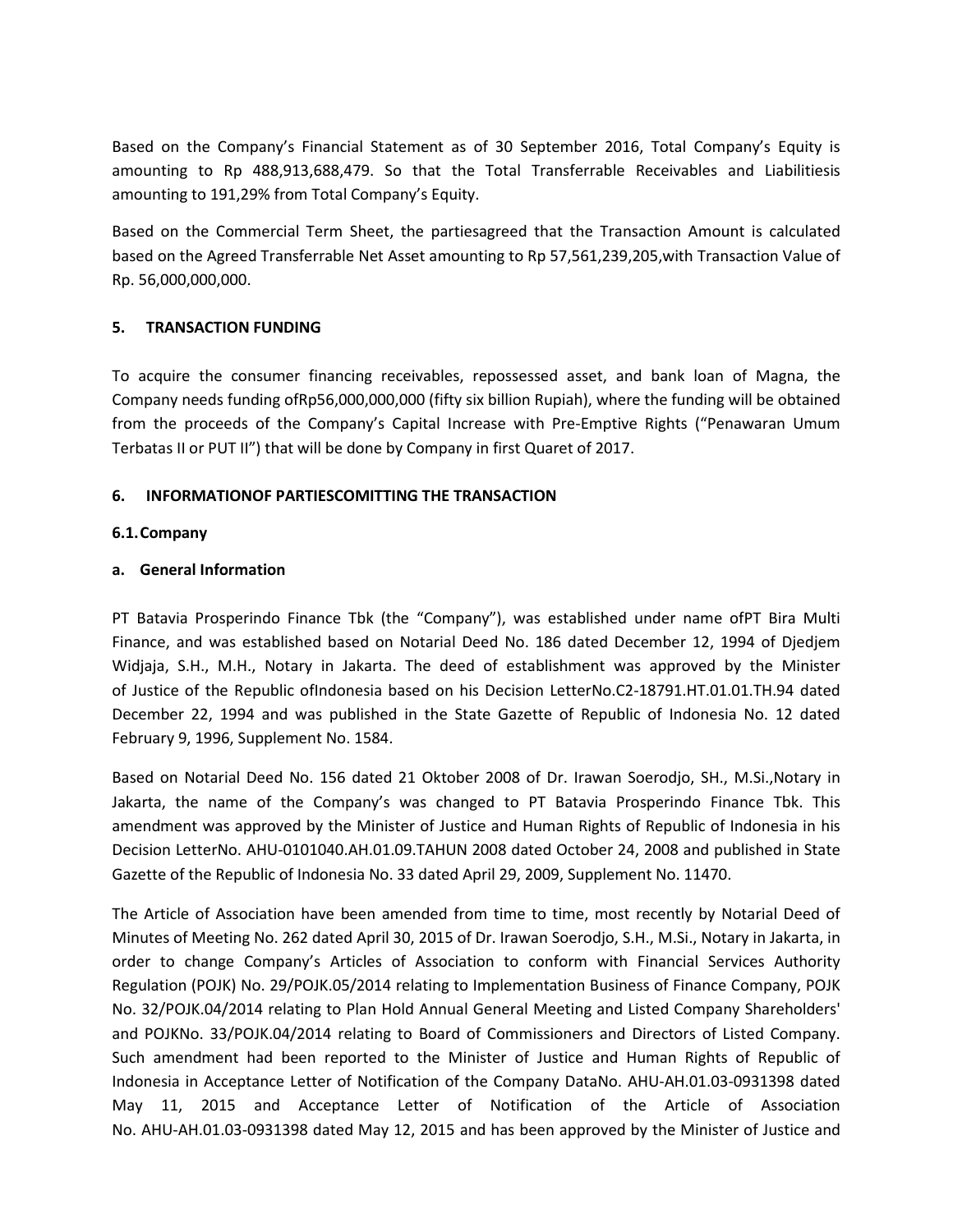Human Rights of Republic of Indonesia in his Decision Letter No. AHU-0935071.AH.01.02.TAHUN 2015 dated May 12, 2015.

The Company obtained its operating license as multi finance company from the Minister of Finance of the Republic of Indonesia based on its Decision Letter No. 90/KMK.017/1995 dated February 15, 1995 with the name of PT Bira Multi Finance and started its commercial operations since 1995.The Company's operating license has been renew from the Minister of Finance of the Republic of Indonesia based on his Decision Letter No. KEP - 099/KM.10/2007 dated May 9, 2007 in connection with the change name toPT Batavia Prosperindo Finance.

## **b. Business Activity**

The Company engages in consumer financing business.

## **c. Capital Structureand Share Ownership**

Capital Structure and Share Ownership of the Company as listed in theShareholders Listas of 30 November 2016 that is issued bythe Company's SAE are as follows:

|                                      | Nominal Amount of Rp 100 per Share |                            |        |  |  |
|--------------------------------------|------------------------------------|----------------------------|--------|--|--|
| <b>Shareholders</b>                  | <b>Total Shares</b>                | <b>Nominal Amount (Rp)</b> | %      |  |  |
| PT Batavia Prosperindo Makmur        | 685,555,500                        | 68,555,550,000             |        |  |  |
| PT Batavia Prosperindo Internasional |                                    |                            |        |  |  |
| Tbk                                  | 444,779,300                        | 44,477,930,000             | 32.68  |  |  |
| UOB Kay Hian Pte Ltd                 | 100,100,000                        | 10,010,000,000             | 7.36   |  |  |
| Public (each< 5%):                   | 130,192,300                        | 13,019,230,000             | 9.57   |  |  |
| <b>Total</b>                         | 1,360,627,100                      | 136,062,710,000            | 100.00 |  |  |

## **d. Management**

The members of the Company's Boards of Commissioners and Directors as of the date of this Information Disclosure are as follows:

| Commisioners                  |                           |
|-------------------------------|---------------------------|
| <b>President Commissioner</b> | : Irena Istary Iskandar   |
| Independent Commisioner       | Desti Liliati             |
| Commisioner                   | Christopher Joseph Clower |
| Directors:                    |                           |
| <b>President Director</b>     | Markus Dinarto Pranoto    |
| Independent Director          | Indah Mulyawan            |
| Director                      | Jasin Hermawan            |
| Director                      | Hady Sutiono              |
|                               |                           |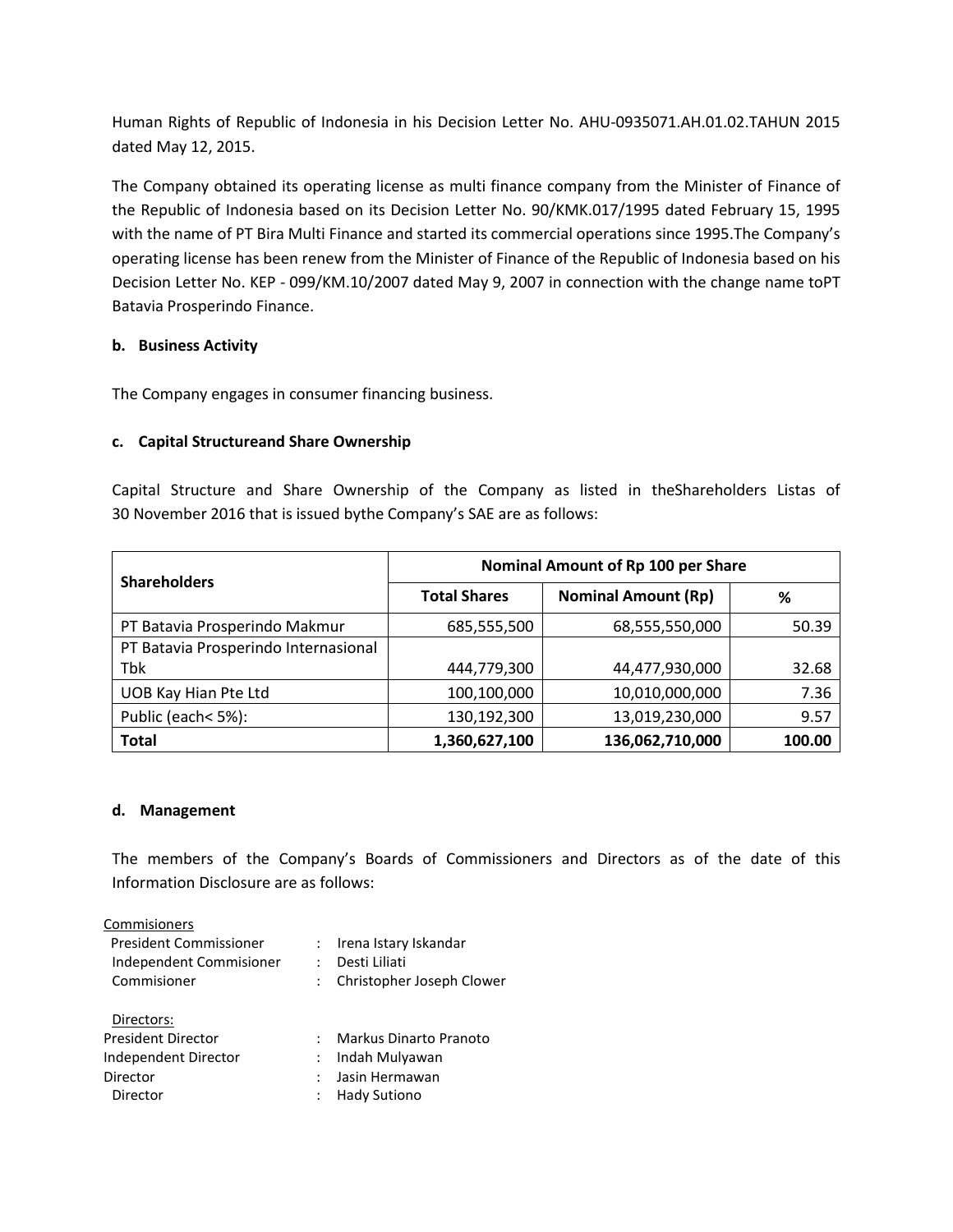## **e. Summary of Important Financial Information**

Below are shown summary of important financial information of the Company based on the Company's Financial Statement for the nine-month period ended 30 September 2016 and for the years ended 31 December 2015 and 2014 audited byPublic Accountant Office Kosasih, Nurdiyaman, Mulyadi, Tjahjo &Partners:

#### **Statement of Financial Position**

| (inmillionRupiah)        |              |         |             |  |  |
|--------------------------|--------------|---------|-------------|--|--|
|                          | 30 September |         | 31 December |  |  |
| <b>Details</b>           | 2016         | 2015    | 2014        |  |  |
| <b>Total Assets</b>      | 998,232      | 981,933 | 1,067,433   |  |  |
| <b>Total Liabilities</b> | 509,318      | 482,504 | 632,296     |  |  |
| <b>Total Equity</b>      | 488,914      | 499,428 | 435,136     |  |  |

#### **Statemenf of Profit or Loss and Other Comprehensive Income**

|                                   |              |         |             | (in millionRupiah) |
|-----------------------------------|--------------|---------|-------------|--------------------|
| <b>Details</b>                    | 30 September |         | 31 December |                    |
|                                   | 2016         | 2015    | 2015        | 2014               |
| Revenues                          | 189,135      | 184,036 | 249,938     | 224,133            |
| <b>Total Operating Expenses</b>   | 165,142      | 128,987 | 193,890     | 169,364            |
| Income from Operation             | 23,993       | 55,049  | 56,048      | 54,769             |
| Income before Income Tax Expenses | 25,748       | 53,888  | 55,454      | 53,788             |
| Net Income for the Period/Year    | 20,099       | 41,579  | 41,742      | 40,734             |
| <b>Total Comprehensive Income</b> | 19,487       | 41,579  | 64,292      | 40,477             |

## **6.2.PT Magna Finance Tbk**

## **a. General Information**

PT Magna Finance, Tbk (hereafter to be referred as "Magna"), was established in Jakarta under name of PT Arkasa Utama Leasing, based on Notarial Deed No. 10, dated 9 March 1984, of Jacinta Susanti, S.H., Notary in Jakarta. The deed of establishment was approved by the Ministerof Justice of the Republic ofIndonesia based on his Decision LetterNo. C2-5118.HT.01-01.Th84,dated 13 September 1984 and was published in the State Gazette of Republic of Indonesia No. 9 Supplement No. 124 dated 31 January 1989.

Based on Notarial Deed of Hestyani Hassan, S.H., Notary in Jakarta, dated 17 May 2004, the name of the Company's was changed to PT Magna Finance. This amendment was approved by the Minister of Justice and Human Rights of Republic of Indonesia in his Decision Letter No. C-13971.HT.01.04.TH.2004, dated 4June 2004, and published in State Gazette of the Republic of Indonesia No. 57, dated 16 July 2004, Supplement No. 6806.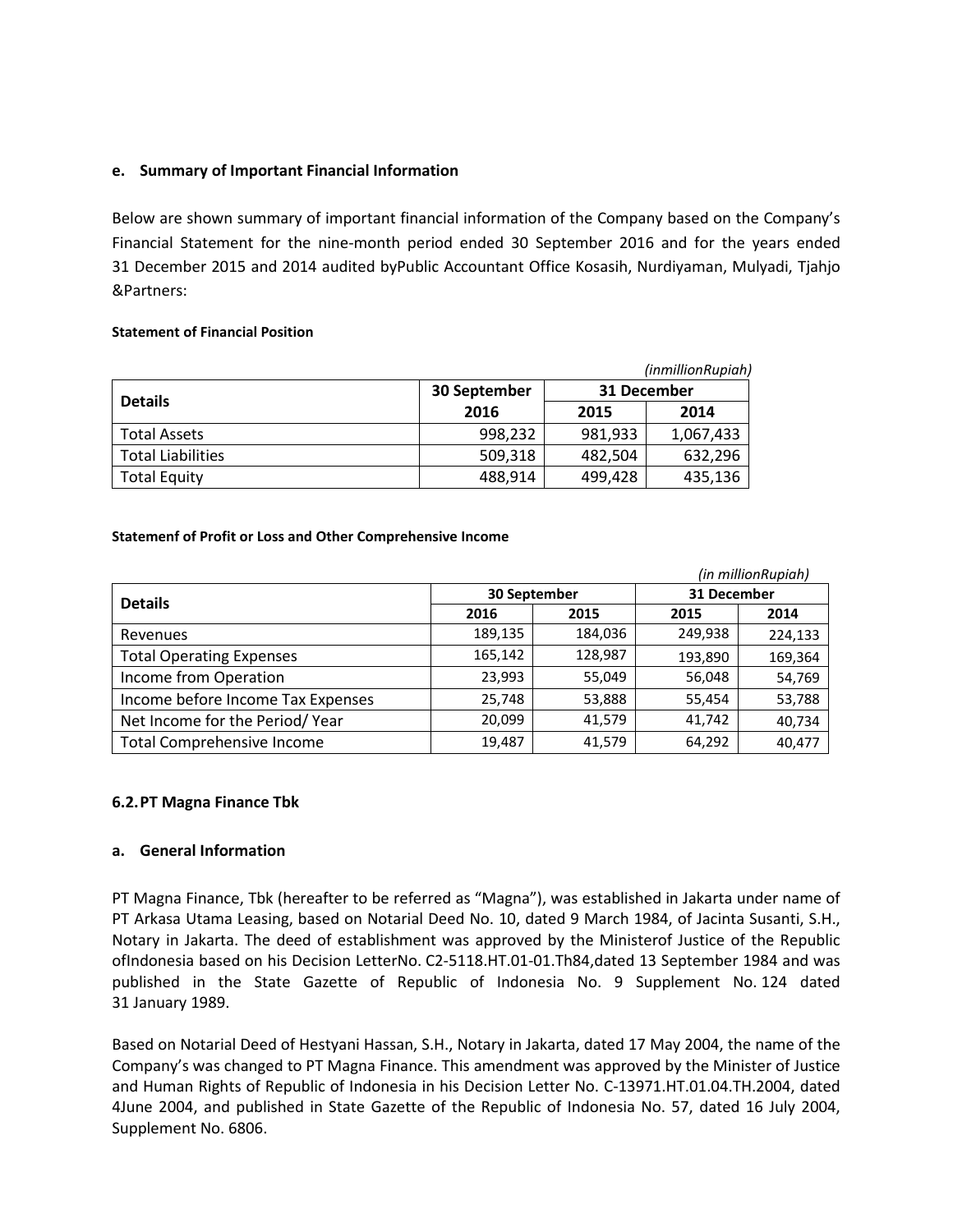Other than the above mentioned Notarial Deed, the Article of Association have been amended several times. Based on Notarial Deed of Minutes of Meetingas Subtitutes of General Meeting of Shareholders No. 31 dated 7 March 2014 of Humberg Lie, S.H., S.E., M.Kn.,Notary in Jakarta, the amendment of article of association of Magna to be a Public Company, to revise according to the Bapepam Regulations & LK No. IX.J.1 regardingthe Company's Article of Associationof Equity Public Offering and Public Company, AttachmentDecree of the Chairman of the Capital Market and Financial Institutions Supervisory Board No. Kep-179/BL/2008, dated 14 May 2008. The notarial deed has been approved by Minister of Justice and Human Rights of Republic of Indonesia throughAcceptance Letter No. AHU-11282.AH.01.02.Tahun 2014 dated 14 March 2014.

Magna Article of Association has also been amended according to OJK Regulations No. 32/POJK.04/2014 regardingPlan and Organize of General Meeting of Public Company and OJK Regulations No. 33/POJK.04/2014 regarding DirectorsandBoards of Commisioners orPublic Company as conveyed in Notarial Deed Minutes of Magna Extraordinary Meeting No. 419, dated 5 November 2015, of Nonih Kurniasih, S.H., subtitutes Notary of Irwan Santosa, S.H., M.Kn., Notary in Jakarta, has been approved by Minister of Justice and Human Rights of Republic of Indonesia through Acceptance Letter No. AHU-0947157.AH.01.02.Tahun 2015, dated 2 December 2015.

Magnaobtained its operating license as multi finance company from the Minister of Finance of the Republic of Indonesia based on its Decision Letter No. KEP-141/KMK.11/1984dated27 November 1984with the name of PT Arkasa Utama Leasingand started its commercial operations since 1984.

Magna's Head Office is located at Rukan Permata Senayan Blok E-50, 52-55, Jl. Tentara Pelajar, Grogol Utara, Kebayoran Lama, South Jakarta 12210. On 30 September 2016, the Company has28 (twenty eight) branch office and 1(one) representative office.

## **b. Business Activity**

Magna engages in consumer financing business.

#### **c. Capital Structure and Share Ownership**

Capital Structure and Share Ownership of Magna as listed in the Shareholders List as of 30 November 2016 that is issued by Magna's SAE are as follows:

| <b>Shareholders</b>                | Nominal Amount of Rp 100 per Share |                            |         |  |
|------------------------------------|------------------------------------|----------------------------|---------|--|
|                                    | <b>Total Shares</b>                | <b>Nominal Amount (Rp)</b> | ℅       |  |
| <b>Nobhill Capital Corporation</b> | 180,000,000                        | 18,000,000,000             | 18.000  |  |
| PT Victoria Alife Indonesia        | 67,020,000                         | 6,702,000,000              | 6.702   |  |
| Widjaja Tannady                    | 50,400,000                         | 5,040,000,000              | 5.040   |  |
| PT Victoria Investama Tbk          | 248,959,900                        | 24,895,990,000             | 24.896  |  |
| Public (each $<$ 5%):              | 453,620,100                        | 45,362,010,000             | 45.362  |  |
| <b>Total</b>                       | 1,000,000,000                      | 100,000,000,000            | 100.000 |  |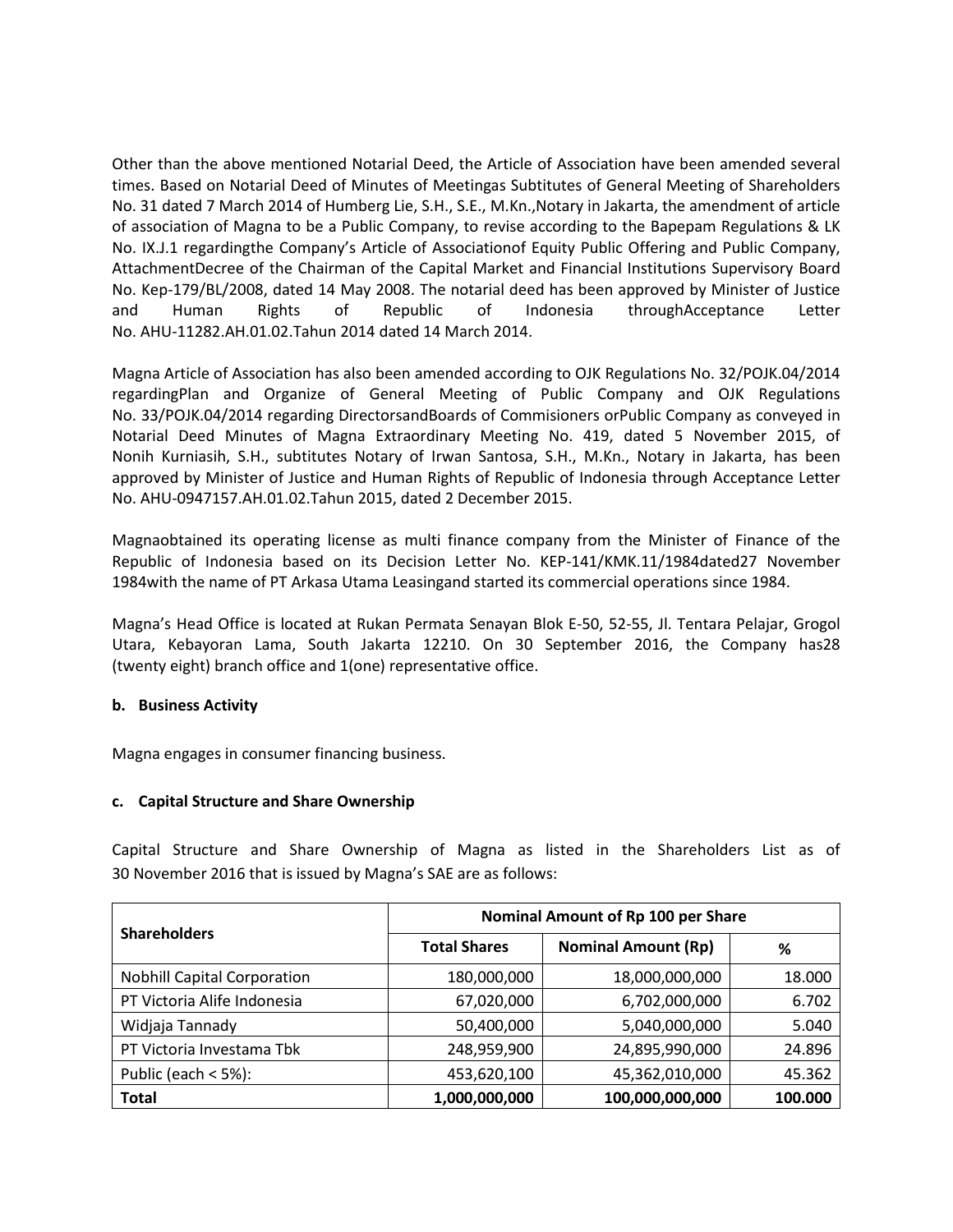#### **d. Management**

Latest Magna's managementas shown in Notarial Deed Minutes of MagnaExtraordinary Meeting No. 2262 dated 29 July 2016 of Nonih Kurniasih, S.H., subtitutes Notary of Irwan Santosa, S.H., M.Kn., Notary in Jakarta. The notarial deed has been approved by Minister of Justice and Human Rights of Republic of Indonesia through Acceptance LetterNo. AHU-AH.01.03-0076462 dated 31 August 2016 regardingAcceptance of Announcement of Company's Data Amendment.

| <b>Boards of Commisioners</b> |                            |
|-------------------------------|----------------------------|
| <b>President Commissioner</b> | : Irwan Atmadja Dinata     |
| Commissioner                  | : Darto Bambang Abujasin   |
| <b>Directors</b>              |                            |
| <b>President Director</b>     | : Marcia Maria Tri Martini |
| Director                      | : Erwin Winata             |
| Director                      | : Sofyannu                 |

#### **e. Summary of Important Financial Information**

Below are shown summary of important financial information of the Company based on the Company's Financial Statement for the nine-month period ended 30 September 2016 and for the years ended 31 December 2015 and 2014 audited by Public Accountant Office Tjahjadi & Tamara.

#### **Statement of Financial Position**

|                          |              |             | (in millionRupiah) |  |
|--------------------------|--------------|-------------|--------------------|--|
|                          | 30 September | 31 December |                    |  |
|                          | 2016         | 2015        | 2014               |  |
| <b>Total Assets</b>      | 319,248      | 458,200     | 478,604            |  |
| <b>Total Liabilities</b> | 244.770      | 318,649     | 341,391            |  |
| Total Equity             | 74,478       | 139,551     | 137,212            |  |

#### **Statemenf of Profit or Loss and Other Comprehensive Income**

| (in million Rupiah)                   |           |              |             |         |  |
|---------------------------------------|-----------|--------------|-------------|---------|--|
| Uraian                                |           | 30 September | 31 December |         |  |
|                                       | 2016      | 2015         | 2015        | 2014    |  |
| <b>Total Revenues</b>                 | 68,235    | 101,497      | 131,641     | 112,975 |  |
| <b>Total Operating Expenses</b>       | 135,681   | 98,235       | 127,449     | 107,686 |  |
| Income before Income Tax Expenses     | (67,446)  | 3,262        | 4,193       | 5,289   |  |
| Net Income (loss) for the Period/Year | (65, 625) | 2,420        | 2,482       | 3,715   |  |
| <b>Total Comprehensive Income</b>     | (65, 123) | 2,421        | 2,338       | 3,695   |  |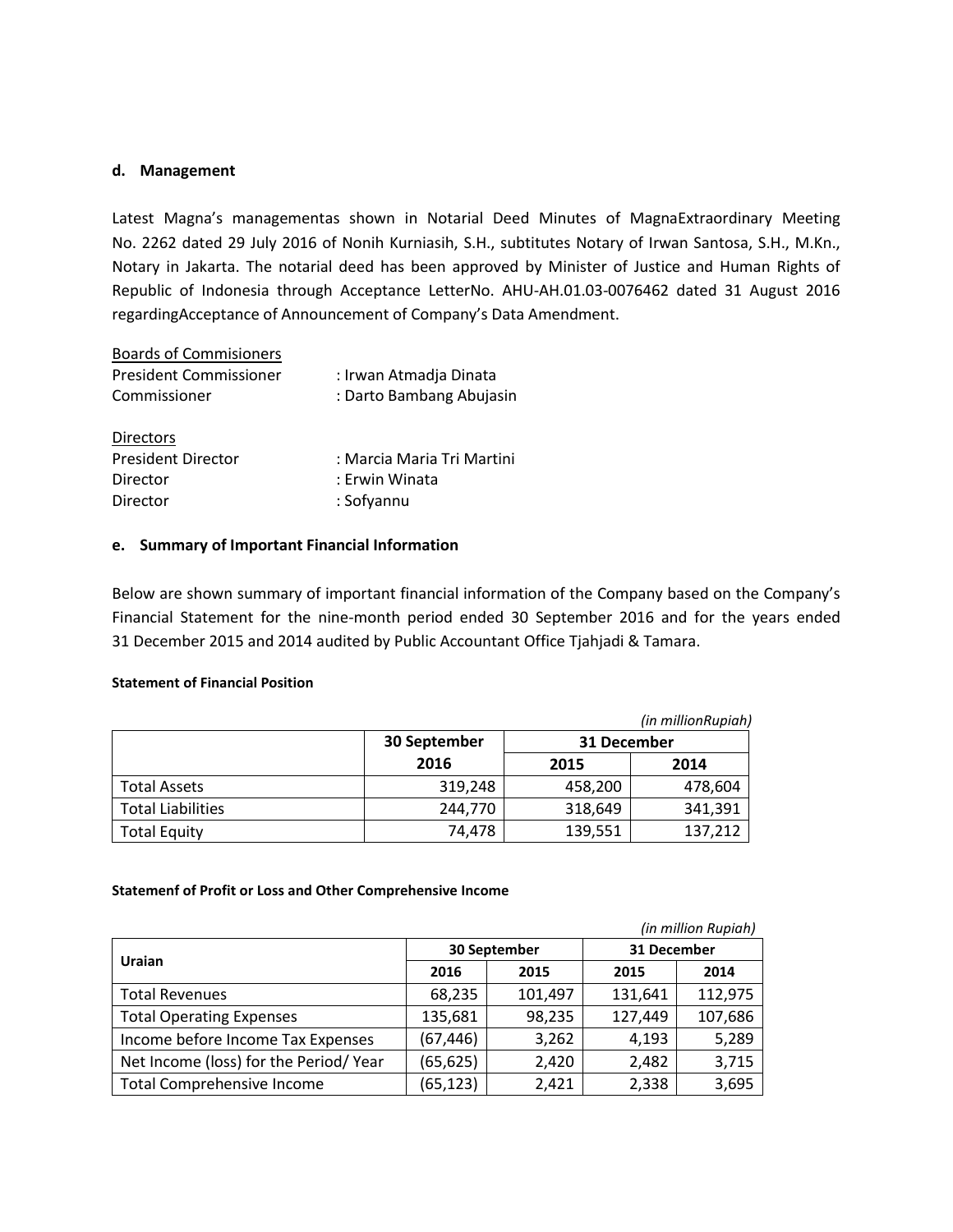## **7. CONSIDERATIONANDREASON OF TRANSACTION**

With this acquisition of Magna's assets and liabilities related with financing business, the gain of the Company is that the business activities in financing will progress faster.

## **8. AFILIATION ASPECT AND CONFLICT OF INTEREST**

The Company hereby states that the acquisition done by the Company of consumer financing receivables, repossessed asset and bank loan from Magna is not an Affiliated Transaction and/orTransaction with Conflict of Interest as referred toRegulations No. IX.E.1.

## **INDEPENDENT PARTIES APPOINTED BY THE COMPANY**

Independent Parties appointed by the Company are:

- 1. Public Accountant: Public Accountant Office Kosasih, Nurdiyaman, Mulyadi, Tjahjo &Partners
- 2. Independent Public Valuer: KJPP Budi, Edy, Saptono &Partners

## **SUMMARY OF INDEPENDENT VALUER REPORT**

As regulated in Bapepam Regulations and LK No. IX.E.2, to ensure theFairness of Transaction Planthat will be done by the Company, the Company has appointed Independent Public Valuer, KJPP Budi, Edy, Saptono &Partners ("**KJPP BEST**"), an independent valuer listed in OJK, to giveFairness Opinion of Transaction Plan.

KJPP BEST is an official valuer based on the license issued by Finance Department No. 887/KM.1/2011dated 15 August 2011, and listed with the nameBudi Syafaat, ST, MM, MAPPI (Cert) as Registered License of the Capital Market Profession based on the Registered Letter of Capital Market Profession from Bapepam-LK(currently is OJK) No. B-1.09.00191dated 13 January 2010.

Below is the summary report offairness opinion ofTransaction Plan prepared by KJPP BESTas shown in the report No: 101/Best-BS/lap.FO/I/2017, dated 4 January 2017:

## **1. Party identity**

Parties invoved in Material Transaction are the Company as buyer and Magna as seller.

## **2. Object being valued**

On 9 December 2016 has been signed Commercial Term Sheet between the Company and Magna, where the Company is the buyer and Magna is the seller. In the Commercial Term Sheet, has been agreed several points as follows:

- Proposed transaction is acquisition by the Company of consumer financing receivables, repossessed asset, and bank loan from Magna, that is funded using the cash proceed from new shares issuance.
- Audited reportas of 30 September 2016 is used as reference to calculateAgreed Net Asset.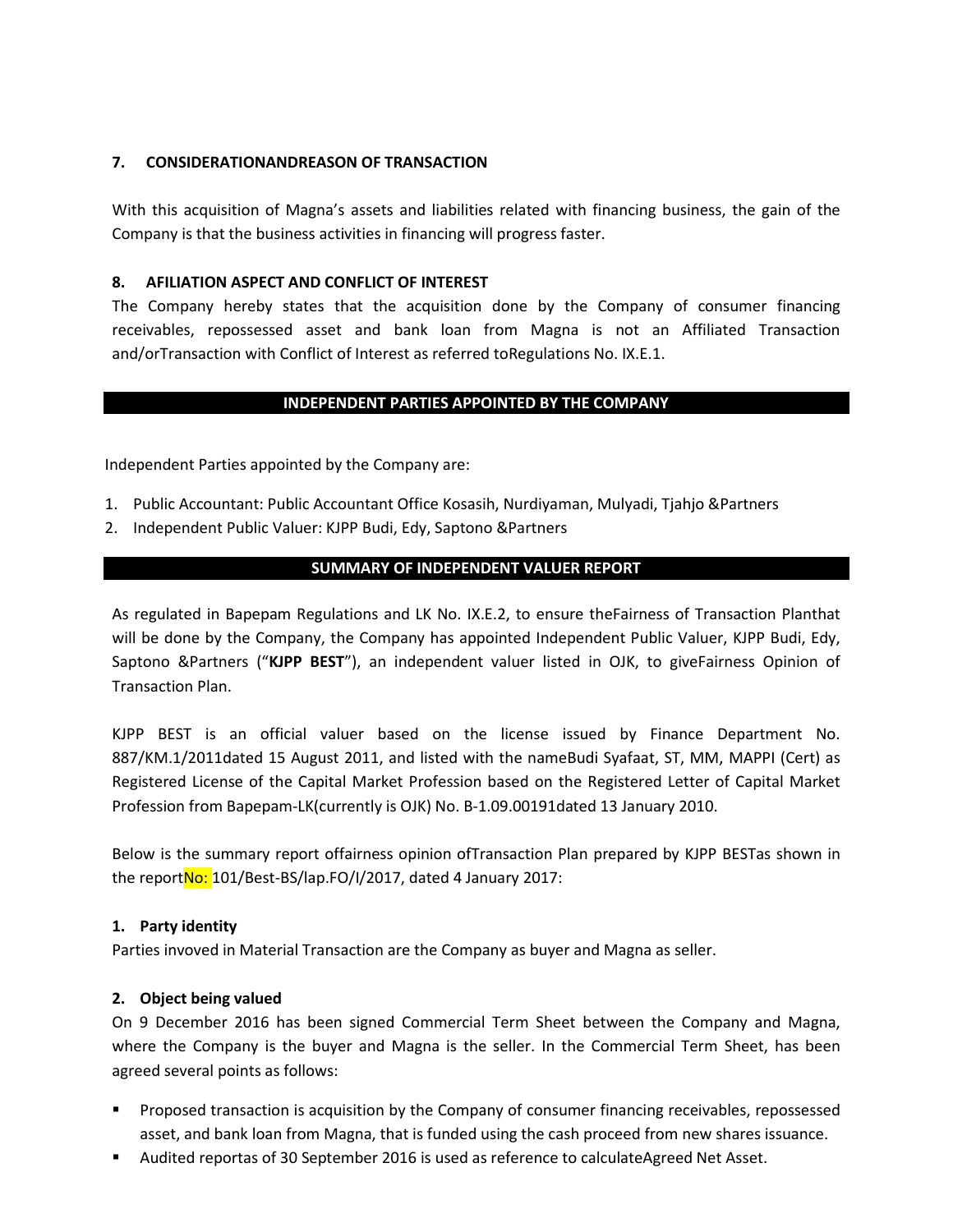- Has been agreed that the Transferrable Net Asset will be paid amounting to Rp. 56,000,000,000,- (Fifty Six Billion Rupiah).
- **EXECT** Related to the proposed transaction, each party bear the taxes from the transaction according to applied rules and regulations.
- Of thi Commercial Term Sheet, Laws of Republic of Indonesia applies.

## **3. Purpose of valuation**

Purpose of the valuation is to give fairness opinionof the purchase of Magna assets and liabilities transaction related to financing by the Company.The issuance of fairness opinionis performed to fullfilclausesas regulated in OJK regulations, especially to the purchase of Magna assets and liabilities transaction plan related to financing, so that parties related in this sales and purchase plan are not disadvantagedand done in a fair condition.

## **4. Cut off Date**

Effective Date of the valuation is 30 September 2016, where the cut off is determined based on interest consideration and purpose of the valuation.

## **5. Assumptionsand barrier condition**

- This fairness report is prepared by KJPP BEST to fulfill terms, especially in supporting the Company to achieve fairness opinion from independent viewregarding the purchase of Magna assets and liabilities transaction plan related to financing, where the fairness opinion is addressed to OJK and shareholders, but not to addressed other than the mentioned. If there are parties using this report for other purpose, KJPP BEST will state that this report can not be used, including as a benchmark or addressed to other party, except there is court order or authorized party, with written consent from us. KJPP BEST is not responsible of the usage of this report of other parties aside from the Company and OJK.
- Professionally, the valuer has done the valuation independently.
- Valuer has performed assessment of documents used in the valuation process.
- Data and information obtained are coming from reliable source and accuracy is trusted.
- Valuer is responsible of the valuation and fairness of the financial statement projection.
- Valuation report is open for publicunless there is confidential information that might affect Company's operational activities.
- Valuer is responsible of the fairness opinion report.
- We have obtained information that there is no legal issue of the valuation object.
- Fairnes report Laporan statinganalyst result, commentsand this conclusionis prepared based on Indonesian Valuation Standard (SPI) 2015 and Bapepam Regulations-LK No. VIII.C.3 regarding Valuation Guidance and Valuation Report Presentation in Capital Market.
- Assets and liabilities valuation report of Magna prepared by KJPP BEST is valuation as of 30 September 2016.
- Financial statement information before transaction, financial statement proforma report after transaction, and financial impact of this transaction plan are obtained from the Company's management.

## **6. Approach and valuation method**

Reporting method that is performed is by combining quantitative and qualitative information obtained from the Company's management and other relevant and competent external parties. Performed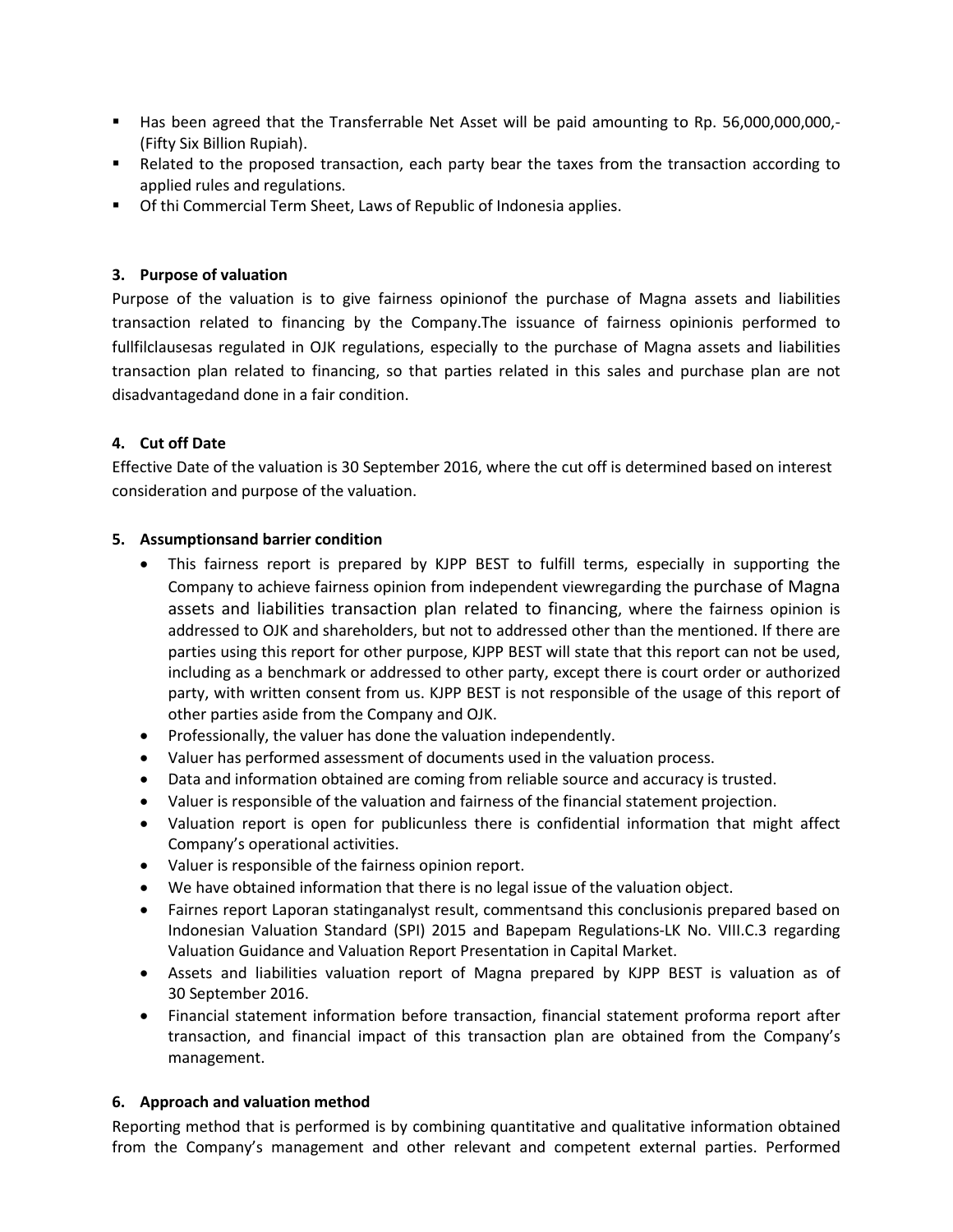research is focused on substantial aspects and possible approach is set, without diminisihing validity of the result of the research.

## **7. Valuation conclusion and fairness opinion after transaction**

- 1. The transaction value of the purchase of assets and liabilities isbelow fair value assets and liabilities of Magna related to financing.
- 2. Purchase of assets and liabilities of Magnatransaction plan related to financing does not give negative effect to the financial statement of the Company.
- 3. Business consideration that is used by the Company related to the transaction is for business expansion.

Based on transaction analysis, qualitative analysis, quantitative analysis and fairness analysis of the transaction, we are in opinion that the material transaction of assets and liabilities purchase transaction of Magna related to financing is fair.

## **EXTRAORDINARY MEETING OF SHAREHOLDERS**

According to Regulations No. IX.E.2 and Article of Association of the Company, the requirements for the Extraordinary Meetings regarding the Transaction and Change in Main Business Activity are as follows:

- Company's EGMis convened to obtain approval material transaction and change in main business activity of the Company mandatory to be attended by Shareholders representing ¾ (three quarter) portion of all shares with legitimate voting rights, and EGM conclusion of the Company has to be approved by ¾ (three quarter) portion all shares with legitimate voting rights attending the EGM.
- In the event that material transaction plan and change in main business activity of the Company were not approved by the EGM, so that the plan can not be proposed again in (twelve) months since the EGM date rejecting the proposal plan.

Below is the estimation of the Company's EGM related to Material Transaction and Change in Main Business Activity:

| <b>Description</b>                                                                                                                                             | Date                               |
|----------------------------------------------------------------------------------------------------------------------------------------------------------------|------------------------------------|
| Announcement of agenda and EGM plan to OJK<br>Advertisement of EGM Announcement and Information<br>Disclosure in 1 (one) newspaper, BEI web and Company's web. | 30 December 2016<br>9 January 2017 |
| Presentation of advertisement proof of EGM Announcement<br>and Information Disclosure to OJK, BEI, BAE and KSEI.                                               | 9 January 2017                     |
| <b>Recording Date</b>                                                                                                                                          | 23 January 2017                    |
| Advertisement of EGM Invitation in 1 (one) newspaper, BEI web<br>and Company's web.                                                                            | 24 January 2017                    |
| Presentation of advertisement proof of EGM Invitation to OJK,<br>BEI, BAE and KSEI.                                                                            | 24 January 2017                    |
| <b>EGM</b>                                                                                                                                                     | 16 February 2017                   |
| Advertisement of EGM Result Summary in 1 (one) newspaper,<br>BEI web and Company's web.                                                                        | 20 February 2017                   |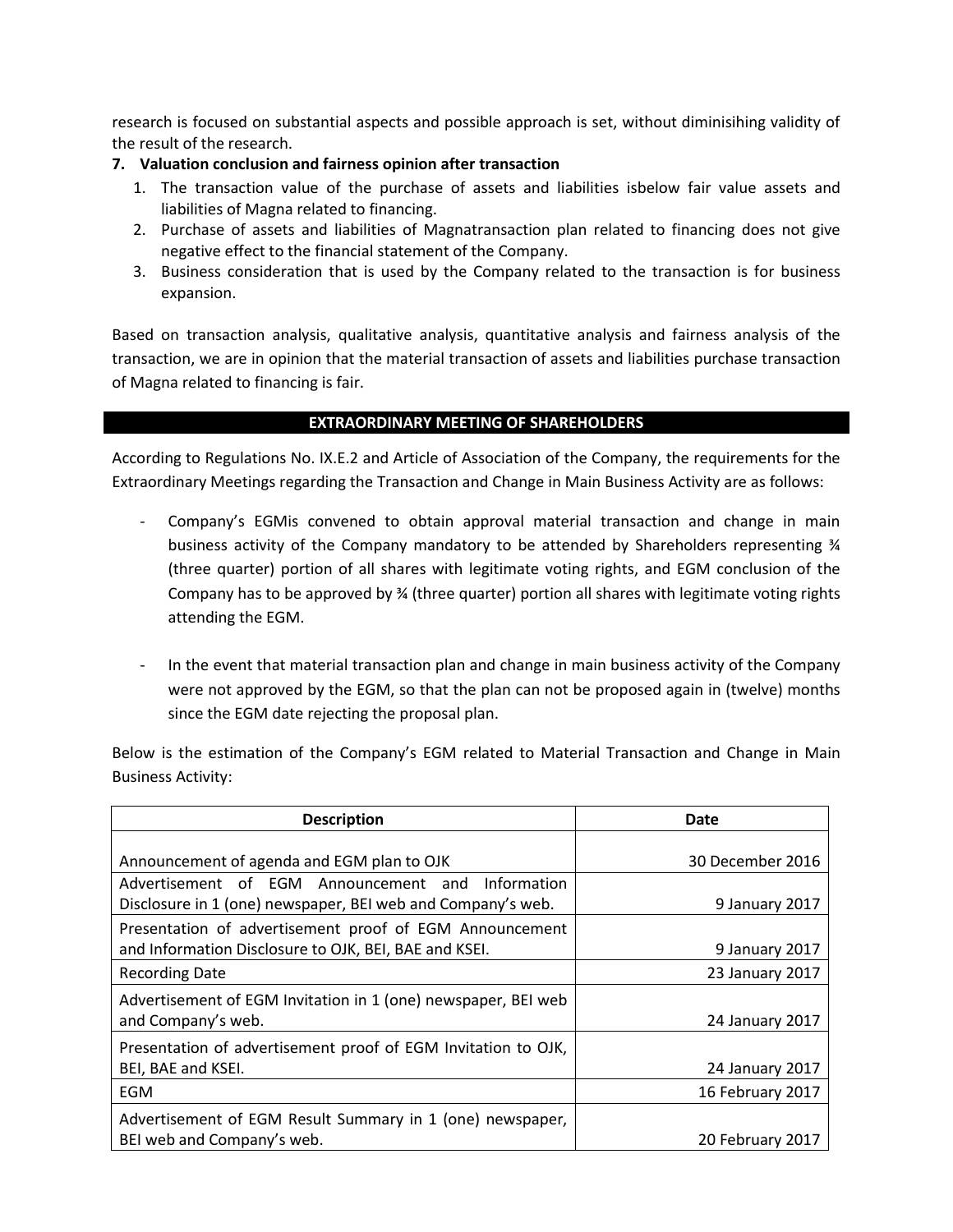Presentation of advertisement proof of EGM Result Summary to OJK, BEI, BAE and KSEI. 20 February 2017 Company's EGM will be convened on: Day/Date : Thursday /16 February 2017 Time : 11.00 WIB - finish Venue : Chase Plaza 12<sup>th</sup> Floor Jl. Jend.Sudirman kav. 21, South Jakarta

## **BOARDS OF COMMISSIONERS AND DIRECTORS STATEMENT**

This Information Disclosure has been approved by Boards of Commissioners and Boards of Directors. Boards of Commissioners and Boards of Directors of the Company, collectively or individually are fully responsible accuracy of informationormaterial facts noted in this Information Disclosure and confirmed that after carefull assessment, there is no information and material fact that is not disclosedthat causing the information disclosed in this Information Disclosure to be incorrect or misleading.

## **BOARDS OF COMMISSIONERS AND DIRECTORSRECOMMENDATION**

Boards of Commissioners and Boards of Directors recommend to all Company's shareholders to approve the Transaction plan as mentioned in this Information Disclosure. In giving the recommendation, Directors and Boards of Commissioners of the Company have analyzed the opinion from independent consultant report and the benefit of the Transaction plan that will be done by the Company, and thus are confident that the Transaction plan is the best option for the Company and the shareholders of the Company.

## **ADDITIONAL INFORMATION**

For the Shareholders of the Company who needs further information regarding this Information Disclosure, to contact the Company, on any business day and working hours up until the date of Shareholders Extraordinary Meeting:

> *Corporate Secretary* PT Batavia Prosperindo Finance Tbk Chase Plaza Lantai 15 Jl. Jend. Sudirman Kav.21 Jakarta 12920 – Indonesia Tel: (021) 520 0434, Fax: (021) 520 9160 Website: www.bpfi.co.id Email: corsec@bpfi.co.id